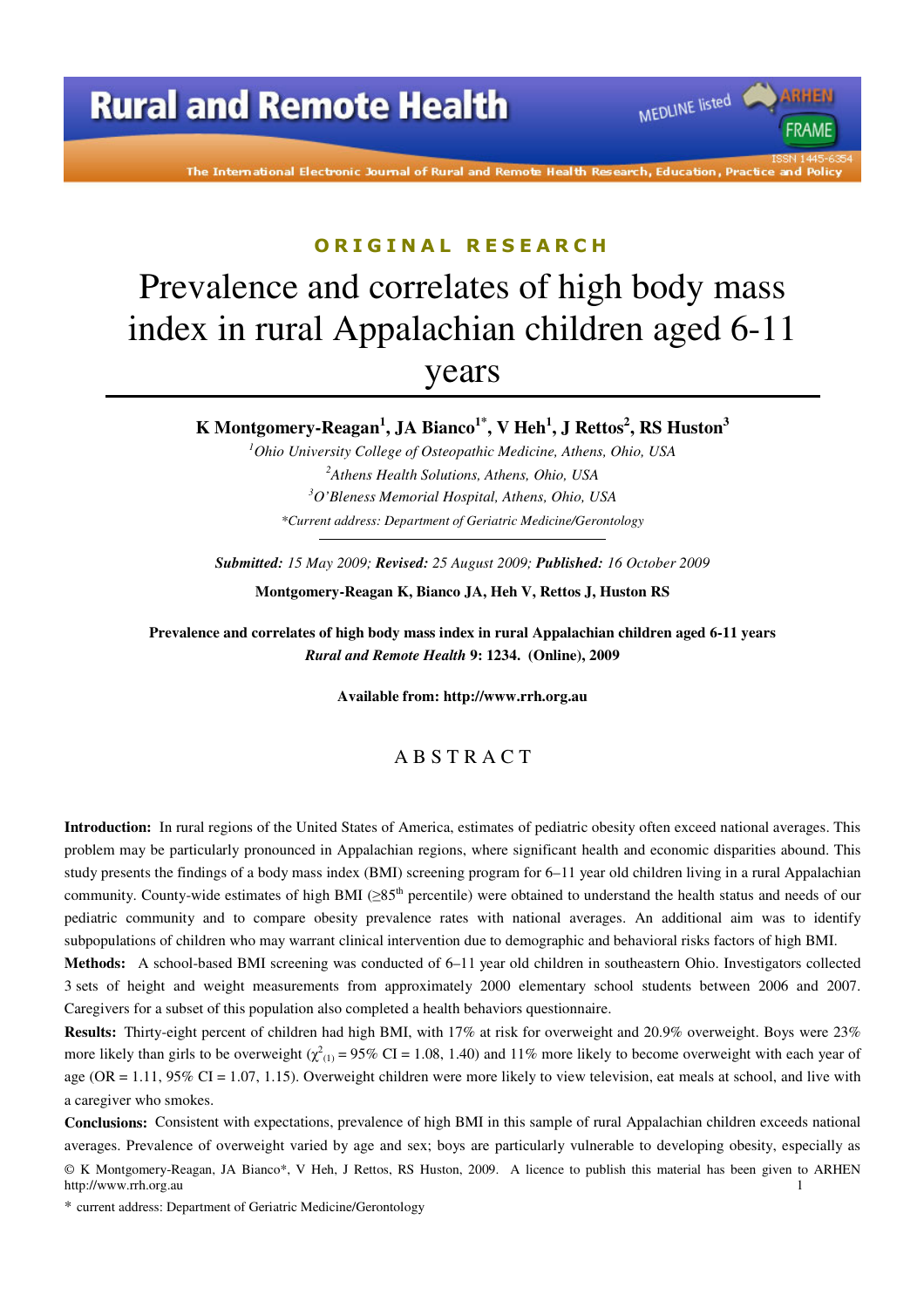The International Electronic Journal of Rural and Remote Health Research, Education Practice and Policy

they age. Preliminary survey data suggest that eating breakfast at home and at school and increased hours of television viewing may be associated with higher BMI, especially in younger boys.

**Key words:** Appalachia USA, body mass index, epidemiology, pediatric obesity, school-based screening.

# Introduction

Childhood obesity rates have reached epidemic proportions in the United States of America. Currently, 17% of children aged 2–19 years are overweight, as defined by having body mass index (BMI) values at or above the  $95<sup>th</sup>$  percentiles for age and  $sex<sup>1</sup>$ . Some age groups, such as elementary school children, have seen more dramatic increases than others. For example, the percentage of children aged 6–11 years who were overweight in 1970–1974 (4%), more than tripled in 1999–2002 (15.8%)<sup>2</sup>. Although more recent National Health and Nutrition Examination Surveys estimates suggest that these rates have stabilized for the first time since 2003, overweight prevalence for 6–11 year-old children still greatly exceeds the 5% target goal established by *Healthy People 2010*<sup>3,4</sup>. (For simplicity, in this study the general terms 'overweight' and 'obesity' will be used interchangeably. When referring to specific BMI categories, however, the Center for Disease Control and Prevention's (CDC) preferred terminology of 'at risk for overweight' and 'overweight' will be used).

Indications exist that the US obesity epidemic affects some regions more acutely than others. In rural areas, where significant health and economic disparities abound, estimates of obesity often exceed national averages<sup>5,6</sup>. State and regional investigations of high BMI prevalence have found rates ranging from 17% to 25.9% in rural areas<sup>6-8</sup>. In their reanalysis of the 2003 National Survey of Children's Health (NSCH), Lutfiyya and colleagues determined that overweight children had a 25% greater likelihood of living in rural rather than urban areas<sup>9</sup>. In another analysis of the NSCH dataset, Liu and colleagues found a significantly higher incidence of overweight in rural (16.5%) versus urban children  $(14.3\%)^{10}$ . Estimates such as these have led some to

propose that rural residency itself is a risk factor for pediatric  $obsity<sup>9</sup>$ .

The consequences of this epidemic are myriad. Childhood obesity places children at risk for a host of health conditions, including hypertension, impaired glucose tolerance, type 2 diabetes mellitus, chronic inflammation, sleep apnea and orthopedic complications<sup>11,12</sup>. The psychological consequences of obesity are no less formidable and include diminished quality of life, low self-esteem, and body image dissatisfaction<sup>13,14</sup>. Epidemiological research suggests that childhood obesity endures into adulthood, making early health risks a chronic reality<sup>15-22</sup>. Given the severity and course of obesity throughout the lifespan, it is not surprising that national healthcare costs related to the disease approach US\$100 billion per year $^{19}$ .

Obesity is a complex, multidetermined condition. Numerous etiological factors, including genetic variability, basal metabolic functioning, environmental influences, and poor health behaviors have been proposed $20,21$ . Direct causal mechanisms for obesity are difficult to isolate, but several correlates and risk factors have emerged in the literature. Several studies have found that low socioeconomic status (SES), for example, is associated with higher risk of obesity in certain populations<sup>9,22,23</sup>. Findings regarding gender and obesity are mixed, although some evidence suggests a somewhat higher risk of overweight for boys than  $girls^{6,10}$ . Modifiable risk factors have also been proposed, including frequent consumption of fast food and physical inactivity<sup>24,25</sup>. In addition, television viewing has emerged as an important correlate of pediatric obesity, with one study identifying a fourfold risk of becoming overweight for children who watch 5 hours or more of television per day, compared with those who watch 2 hours or  $less^{26,27}$ .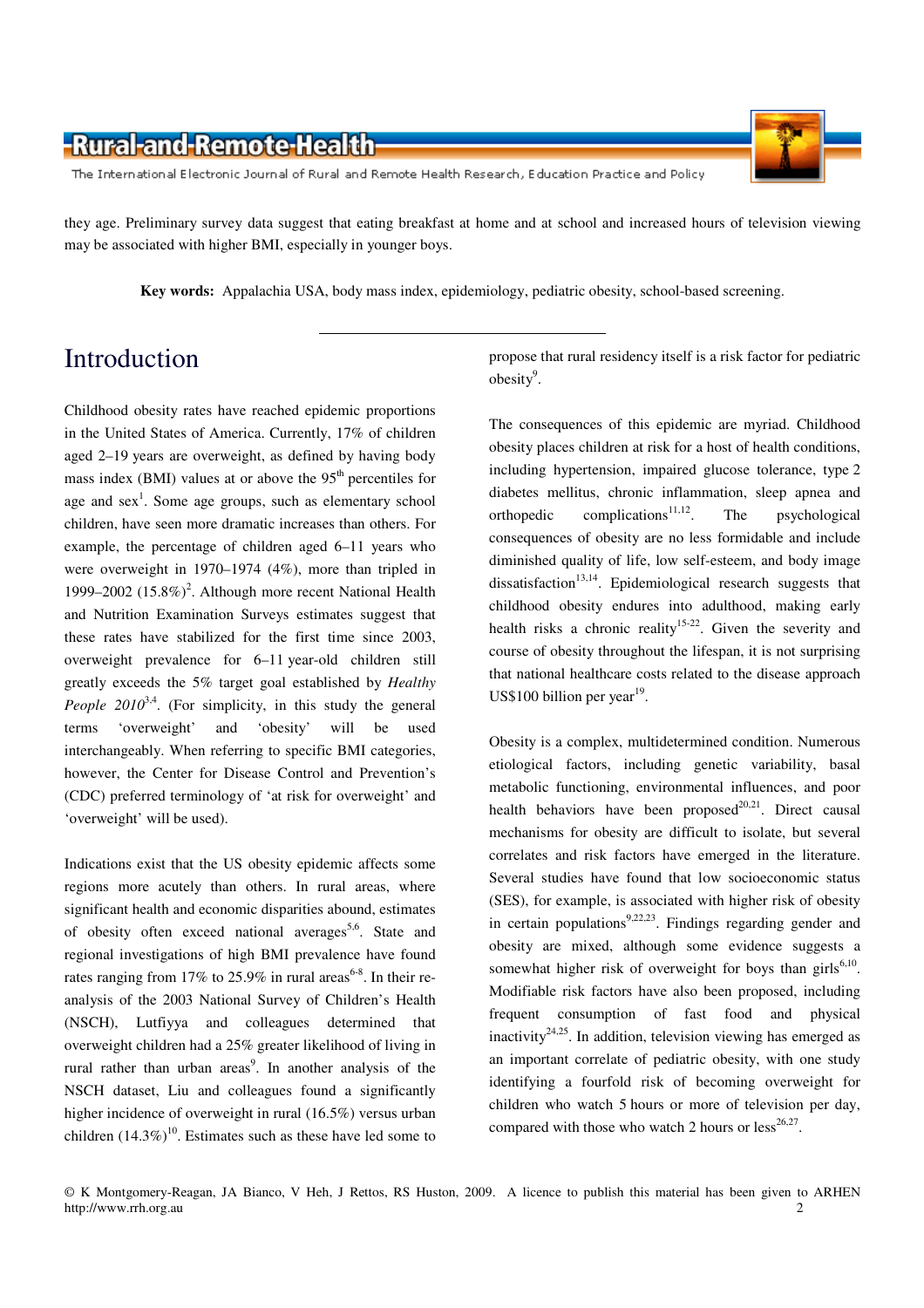The International Electronic Journal of Rural and Remote Health Research, Education Practice and Policy

This study presents the findings of a school-based BMI screening program targeting elementary school children living in a rural Appalachian community in southeastern Ohio. County-wide estimates of high BMI ( $\geq 85$ <sup>th</sup> percentile) were obtained to understand the health status and needs of this pediatric community and to compare prevalence rates with national averages. An additional aim was to identify subpopulations of children who may warrant clinical intervention due to demographic and behavioral risks factors of high BMI.

## Methods

#### *Study population*

Data were collected in Athens County, USA, one of 29 rural Appalachian counties in southeastern Ohio. High rates of unemployment and poverty classify Athens as one of the poorest counties in the state<sup>28</sup>. In 2006, the county's total population was 62 062, approximately 4344 (7%) of whom were children aged 6–12 years. The county's predominant race/ethnicity is white  $(94.3\%)^{28}$ . At the time of the study approximately 4003 children were enrolled in the county's 11 elementary schools. School enrollment reports for 2006– 2007 indicated that an average of 52.3% of students (range 20.4% to 71.6%) were eligible to receive meals assistance from the National School Lunch Program.

#### *Data collection procedure*

The lead investigator obtained consent from school officials to conduct repeated BMI screenings for enrolled students. With permission from each school obtained, opt-out consent forms were then sent to parents describing the study and inviting their children's participation. Children were informed of the study by school personnel and were given the opportunity to decline participation at each of the 3 data collection sessions. All 11 elementary schools consented to participate in the study but, due to scheduling conflicts, 3 schools deferred participation until the second data screening. Thus, 8 schools participated in the first collection

(May 2006), while all 11 schools participated in the second (September 2006) and third (May 2007). Approximately 2000 individual children (aged 6–11 years) participated in the study, yielding a total of 5306 height and weight measurements obtained from three screening sessions (Table 1).

An optional Health Information Survey (HIS) was administered to parents as part of the informed consent package. The HIS is a 17-item self-report questionnaire designed by the lead author to identify demographic and behavioral risk factors associated with BMI. The initial items of the HIS elicit standard demographic information (eg income, health insurance status, household composition). Subsequent items concern nutritional choices and habits ('What types of foods do you and your family usually eat? Check all that apply' and 'How many times a week does your family buy fast food?'), recreational activities ('What type of activities do your children and family enjoy? Check all that apply') and health information ('Does anyone in your family have the following conditions? Check all that apply' and 'How many people in your household use tobacco?').

Although height and weight measurements were collected 3 times in the course of the study, the HIS was administered once, prior to the first screening; thus, it could be matched with BMI measurements obtained in the first visit only. Caregivers for a subset of this population  $(n = 291)$ completed the HIS. Return rate for this optional survey was 20.8%.

Measurements were taken by a team of medical students, interns and residents working under the supervision of the lead author. On each designated screening day, approximately six research team members obtained heights and weight measurements for all assenting students. Measurements were taken in the privacy of the teachers' lounges, which were vacated for the duration of the screening. Students were measured without coats and shoes to prevent distorted measurements.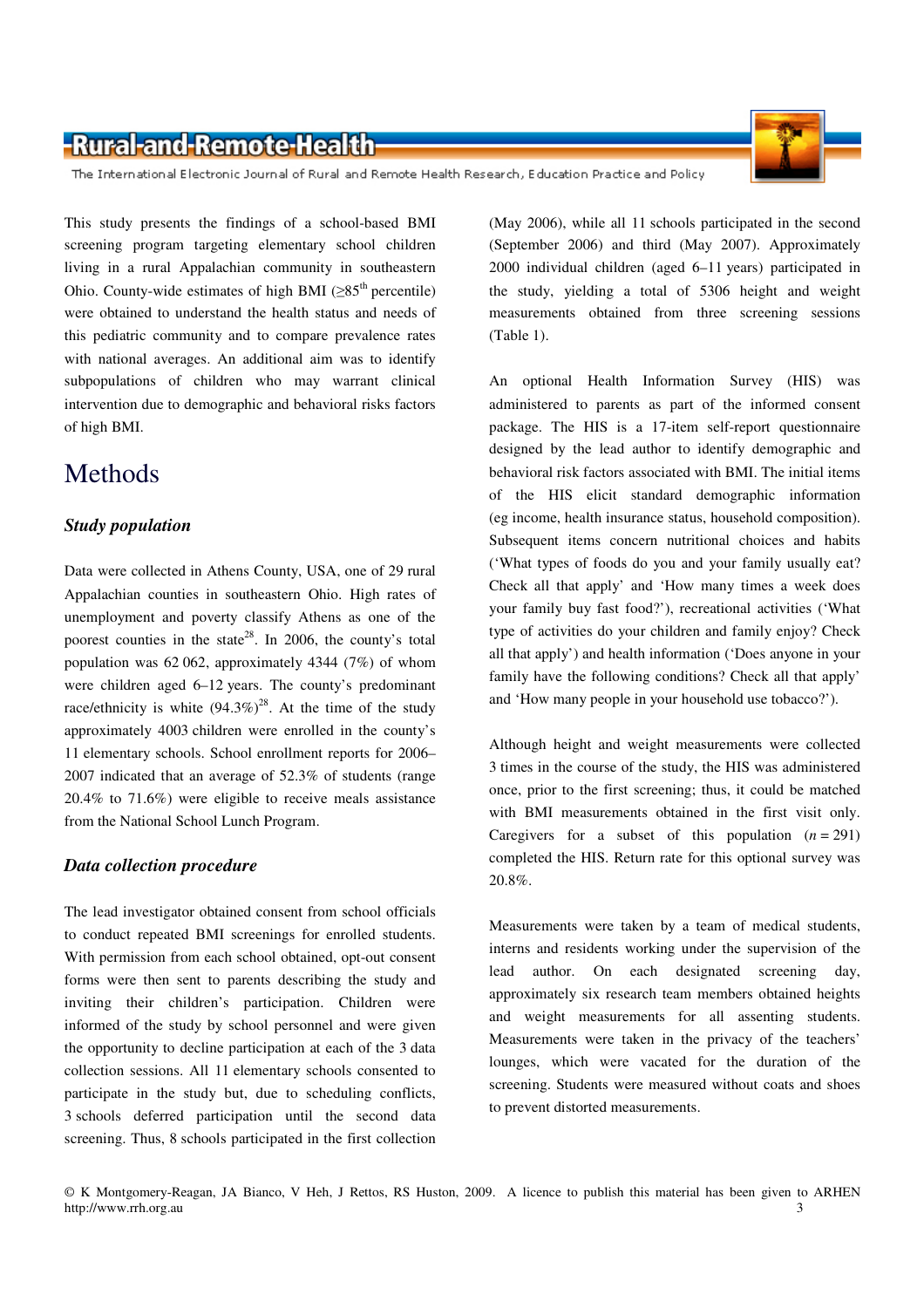

The International Electronic Journal of Rural and Remote Health Research, Education Practice and Policy

|  | Table 1: Individual and pooled height and weight measurements obtained from three data collection periods ( $n = 5306$ ) <sup>†</sup> |
|--|---------------------------------------------------------------------------------------------------------------------------------------|
|--|---------------------------------------------------------------------------------------------------------------------------------------|

| Time <sup>'l</sup> | Date            | No. schools | No. measurements | At-risk | Overweight |
|--------------------|-----------------|-------------|------------------|---------|------------|
|                    | 2006, May       |             | 1399             | 17.9    | 19.5       |
|                    | 2006. September |             | 1905             | .7.0    | 21.9       |
|                    | 2007. May       |             | 2002             | 16.5    |            |
| Pooled estimates   |                 | .7.0        | 21.0             |         |            |

†Some students were measured more than once; ¶Chi-square analyses of BMI distributions per time were non-significant:  $\chi^2$  (6, 5306) = 4.80; *p* = .57; §Three schools declined to participate in May 2006.

Investigators chose to obtain 3 observations to ensure reliability of data to provide an accurate estimate of high BMI in the study area. Because the primary aim of this study was to reliably estimate high BMI prevalence rather than to track its incidence, no attempts were made to monitor changes over time in individual participants' BMI measurements.

Four digital floor scales (Conair Corp; East Windsor, New Jersey, USA; model #WW17) were used to obtain participants' weights. Weight measurements were rounded to the nearest 0.1 kg. Scales were recalibrated each day of the data collection. Heights were measured with 4 portable stadiometers (Seca, Los Angeles, CA, USA). To ensure consistency of measurements, the same 4 floor scales and stadiometers were used at each BMI screening.

#### *Data analyses*

Following conventions set by the CDC, BMI was calculated as weight in kilograms divided by height in meters<sup>23</sup>. The BMI scores were classified by the following categories: *underweight* (BMI ≤5<sup>th</sup> percentile); *normal weight* (5<sup>th</sup>≤ BMI  $<85^{th}$  percentiles); *at risk for overweight*  $85^{th}$  BMI  $\geq$ 95<sup>th</sup> percentiles); and overweight ( $>$ 95<sup>th</sup> percentile) using the 2000 CDC growth charts for gender and  $age<sup>6</sup>$ . BMI percentiles were calculated and plotted using the syntax for the statistical program SAS, as provided by the  $CDC^{30}$ .

Chi-square tests of independence between visits and nutritional indicators revealed no significant differences in BMI measurements by time (alpha = .05). Thus, data for the 3 visits were combined for analyses. One sample tests for categorical variables (binomial test following *z* approximations) were used to compare prevalence of overweight and at risk of overweight in our sample with that of the entire population. Population estimates for comparison were obtained from Ogden et al. (2008)<sup>3</sup>. Logistic regression was used to determine risk factors for being classified as overweight or at risk of overweight. The software SPSS v16 (SPSS Corp, Chicago, IL, USA; http://www.spss.com/) was used for data analysis. Alpha was set at 0.05.

## Results

The number of height and weight measurements obtained for each of the 3 data collection periods is presented (Table 1). Analyses of the distribution of nutritional status per time of data collection showed no statistically significant differences over the 3 time periods,  $\chi^2$  (6, 5306) = 4.80,  $p = 0.57$ . Thus, data from each time period were combined to yield a more comprehensive estimate of high BMI  $(\geq 85th\%)$  in the sample. BMI prevalence rates per data collection time are provided (Tables 1-3) for those interested in the breakdown of BMI by time. This article only discusses findings based on the pooled estimates.

<sup>©</sup> K Montgomery-Reagan, JA Bianco, V Heh, J Rettos, RS Huston, 2009. A licence to publish this material has been given to ARHEN http://www.rrh.org.au 4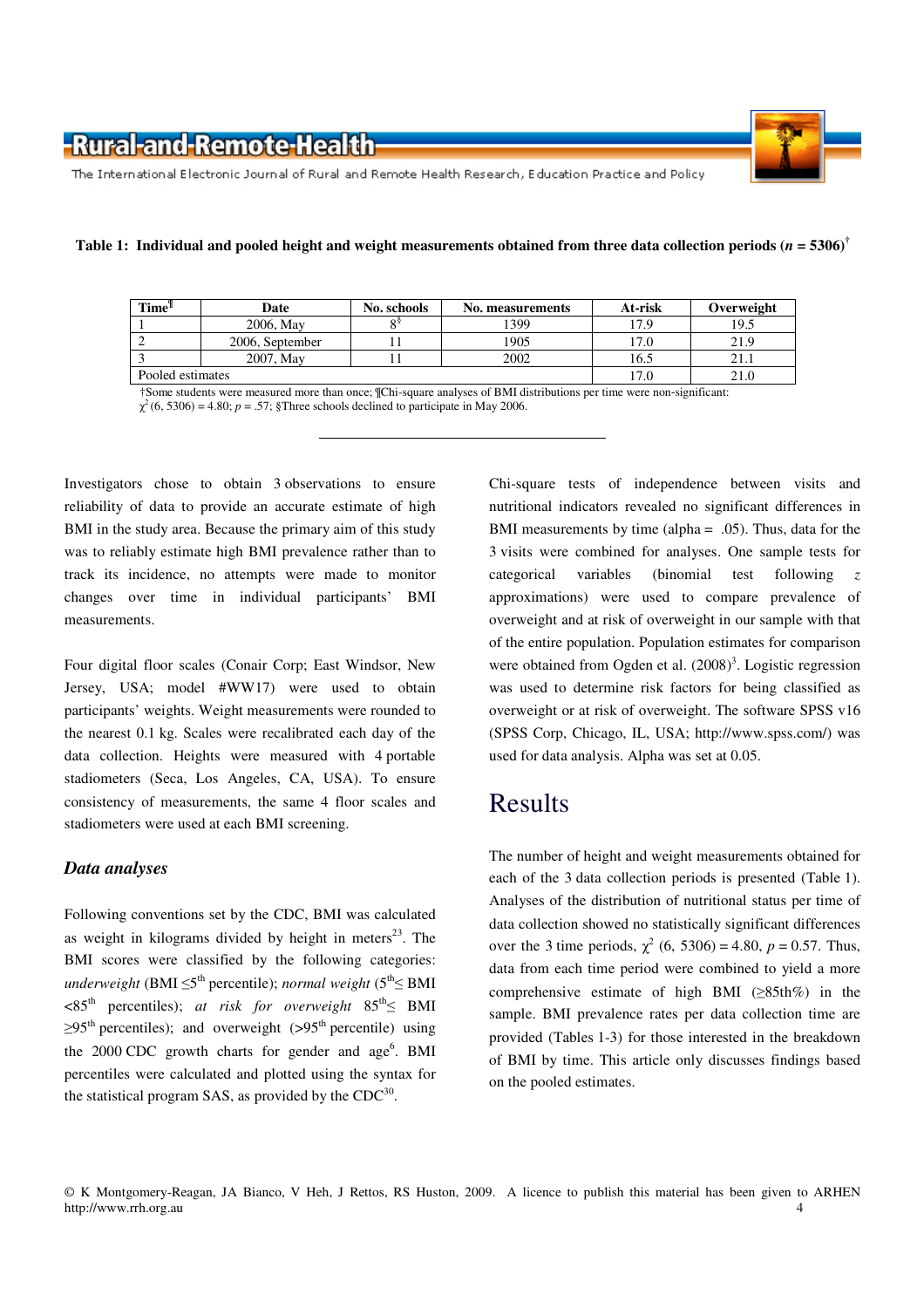

The International Electronic Journal of Rural and Remote Health Research, Education Practice and Policy

| <b>Sex</b>      | $\boldsymbol{N}$ | At risk          |                             |         | Overweight   |                 |         |  |
|-----------------|------------------|------------------|-----------------------------|---------|--------------|-----------------|---------|--|
|                 |                  | Local*           | National <sup>®</sup>       | P value | Local        | <b>National</b> | P value |  |
|                 |                  | $\%$ (SE)        | $\mathcal{G}_{\mathcal{O}}$ |         | $\%$ (SE)    | $\%$            |         |  |
| Pooled visits   |                  |                  |                             |         |              |                 |         |  |
| Both sexes      | 5306             | $17.0 \ (0.005)$ | 15.6                        | .002    | 20.9(.006)   | 16.3            | < .001  |  |
| Male            | 2662             | 16.9(0.007)      | 15.6                        | .014    | 22.6 (.008)  | 17.1            | < 0.001 |  |
| Female          | 2664             | 17.1 (.007)      | 15.5                        | .012    | 19.3 (.008)  | 15.5            | < 0.001 |  |
|                 |                  |                  | Individual visits           |         |              |                 |         |  |
| 2006, May       |                  |                  |                             |         |              |                 |         |  |
| Both sexes      | 1399             | 17.9(0.027)      | 15.6                        | 0.061   | 19.5 (0.028) | 15.6            | < .001  |  |
| Male            | 714              | 18.2(0.054)      | 15.6                        | 0.033   | 21.6 (0.058) | 17.1            | .001    |  |
| Female          | 685              | 17.5(0.056)      | 15.6                        | 0.081   | 17.4(0.055)  | 15.5            | .098    |  |
| 2006, September |                  |                  |                             |         |              |                 |         |  |
| Both sexes      | 1905             | 17.0 (0.019)     | 15.6                        | 0.228   | 21.9 (0.022) | 15.6            | < .001  |  |
| Male            | 962              | 16.5(0.039)      | 15.6                        | 0.226   | 23.7 (0.044) | 17.1            | < .001  |  |
| Female          | 943              | 17.4 (0.040)     | 15.6                        | .061    | 20.1 (0.043) | 15.5            | < .001  |  |
| 2007, May       |                  |                  |                             |         |              |                 |         |  |
| Both sexes      | 2002             | 16.5(0.019)      | 15.5                        | 0.398   | 21.1 (0.020) | 15.6            | < .001  |  |
| Male            | 986              | 16.4 (0.038)     | 15.6                        | 0.248   | 22.4 (0.042) | 17.1            | < .001  |  |
| Female          | 1016             | 16.6 (0.037)     | 15.6                        | 0.169   | 19.8 (0.039) | 15.5            | < .001  |  |

#### **Table 2: Per cent local and national prevalence of at risk for overweight and overweight according to sex, reported by data collection visits**

SE, Standard error. \*All estimates from unweighted samples; **†**National estimates were derived from NHANES 2003-2006 [6].

#### **Table 3: Logistic regression of high body mass index (**≥**85th percentile) categories on age and sex**

| <b>Visit</b>       | <b>Beta</b> | <b>SE</b> | Wald  | DF           | P value | OR (95%CI)          |
|--------------------|-------------|-----------|-------|--------------|---------|---------------------|
| Pooled visits      |             |           |       |              |         |                     |
| High BMI           |             |           |       |              |         |                     |
| Age (years)        | .091        | .016      | 30.22 | $\mathbf{1}$ | < .001  | 11.10(1.06, 1.13)   |
| Sex (male)         | .136        | .057      | 5.74  | 1            | .017    | 1.15(1.03, 1.28)    |
| 2006, May          |             |           |       |              |         |                     |
| Overweight         |             |           |       |              |         |                     |
| Age (years)        | 0.132       | 0.041     | 10.25 | $\mathbf{1}$ | 0.001   | $1.14(1.05-1.24)$   |
| Sex (male)         | 0.256       | 0.136     | 3.53  | $\mathbf{1}$ | 0.060   | $1.29(0.99-1.69)$   |
| At risk            |             |           |       |              |         |                     |
| Age (years)        | 0.109       | 0.034     | 10.55 | $\mathbf{1}$ | 0.001   | $1.12(1.04-1.19)$   |
| Sex (male)         | 0.199       | 0.111     | 3.2   | 1            | 0.073   | $1.22(0.98-1.52)$   |
| $2006$ , September |             |           |       |              |         |                     |
| Overweight         |             |           |       |              |         |                     |
| Age (years)        | 0.108       | 0.031     | 12.01 | $\mathbf{1}$ | 0.001   | $1.11(1.05-1.19)$   |
| Sex (male)         | 0.215       | 0.111     | 3.71  | $\mathbf{1}$ | 0.054   | $1.24(0.99-1.54)$   |
| At risk            |             |           |       |              |         |                     |
| Age (years)        | 0.086       | 0.026     | 10.73 | 1            | 0.001   | $1.09(1.04-1.15)$   |
| Sex (male)         | 0.118       | 0.094     | 1.57  | $\mathbf{1}$ | 0.210   | $1.13(0.94 - 1.35)$ |
| 2007, May          |             |           |       |              |         |                     |
| Overweight         |             |           |       |              |         |                     |
| Age (years)        | 0.082       | 0.032     | 6.52  | $\mathbf{1}$ | 0.011   | $1.09(1.02-1.16)$   |
| Sex (male)         | 0.162       | 0.11      | 2.17  | 1            | 0.140   | $1.18(0.95-1.46)$   |
| At risk            |             |           |       |              |         |                     |
| Age (years)        | 0.082       | 0.027     | 9.06  | $\mathbf{1}$ | 0.003   | $1.08(1.03-1.15)$   |
| Sex (male)         | 0.107       | 0.093     | 1.34  | 1            | 0.247   | $1.13(0.93-1.34)$   |

SE, Standard error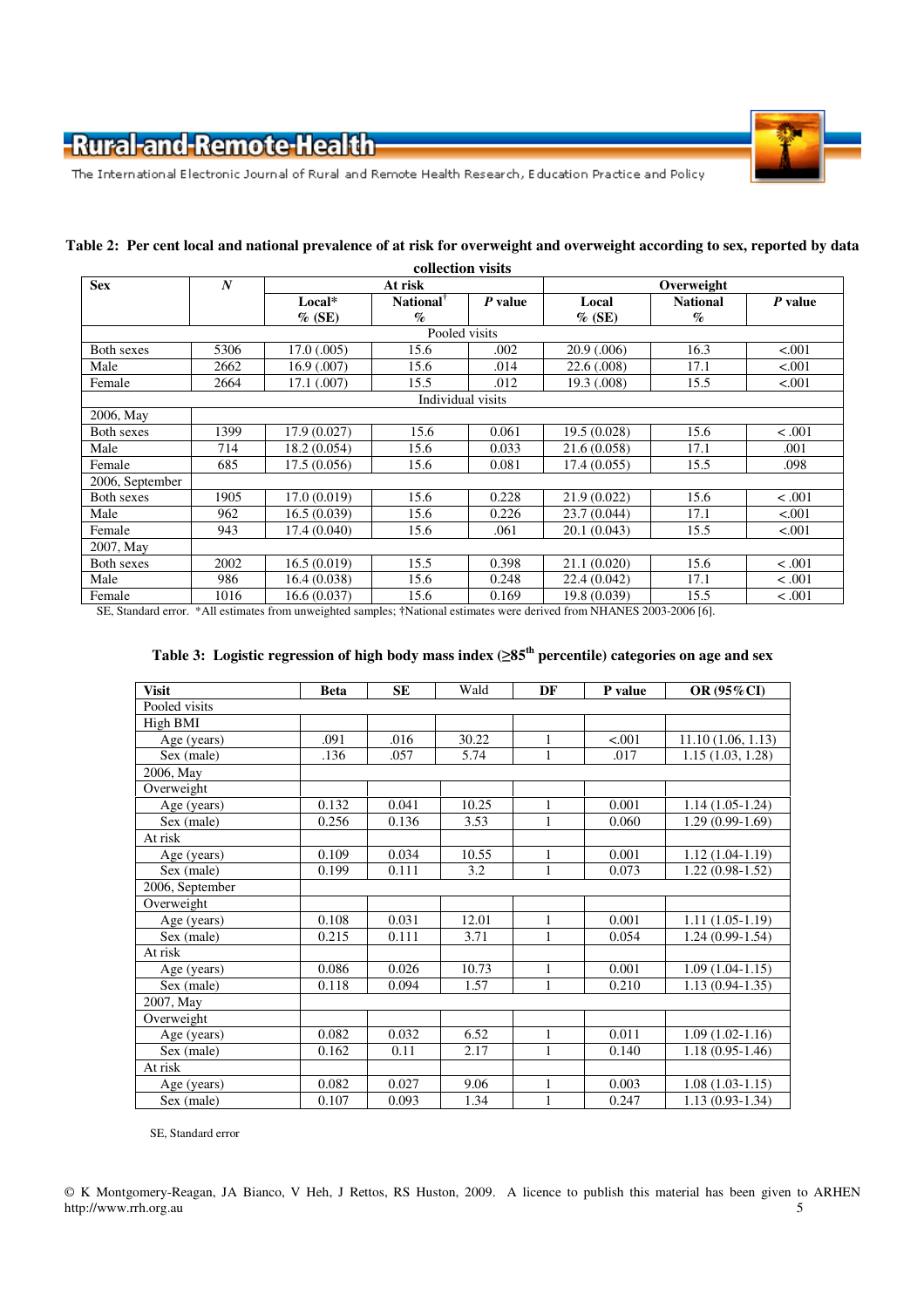The International Electronic Journal of Rural and Remote Health Research, Education Practice and Policy

National versus local prevalence of high BMI categories stratified by age and gender is presented in Table 2. Collapsed across age and sex, results indicate a significantly greater prevalence of high BMI in the rural children studied versus national averages. The 17% of Athens County children classified as at risk for overweight (BMI ≥85<sup>th</sup> and  $\langle 95^{\text{th}}$  percentiles) exceeds national estimates (15.6%),  $p \le 0.001$ . Similarly, the prevalence of overweight children (BMI  $\geq 95^{\text{th}}$  percentile) in Athens County (20.9%) is significantly higher than that of the national population  $(15.6\%)$ ,  $p<0.001$ . As shown in Table 2, these findings did not differ by gender; significantly greater prevalence rates of high BMI were found in males and females relative to national averages.

The relationship of demographic variables with high BMI  $(\geq 85<sup>th</sup>$  percentile) is presented (Table 3). Univariate logistical regressions indicate that both age,  $\chi^2_{(1)} = 28.26$ ,  $p < 0.001$ , OR = 1.11 and male gender,  $\chi^2_{(1)} = 10.65$ ,  $p = 0.003$ ,  $OR = 1.23$  are significantly associated with the prevalence of high BMI ( $\geq$ 85<sup>th</sup> percentile) in the sample. In examining the 2 categories of high BMI separately, however, gender and age were found to be significantly associated with *overweight* (BMI  $\geq$ 95<sup>th</sup> percentile). Neither variable is significant for children in the *at risk for overweight* category. As can be seen (Table 3), higher proportions of males (22.6%) than females (19.3%) were significantly overweight.

Demographic and behavioral factors associated with the odds of having high BMI for age are presented (Table 4). Data for these analyses were drawn from an optional HIS completed by 291 parents and caregivers of participants prior to the first data collection session. A univariate  $\chi^2$  test of independence was run for the blended category of high BMI, rather than for the at risk for overweight and overweight categories separately, because the latter 2 analyses yielded insufficient cell memberships (<5%) to meaningfully interpret the results. The necessity to pool the at risk for overweight and overweight categories in order to obtain sufficient power to run analyses suggests that a higher

proportion of respondents had children with normal-range BMI ( $>85<sup>th</sup>$  percentile). Thus, the HIS findings may provide additional insights into the health habits of this population but their significance should be interpreted cautiously, given the limitations outlined above.

Significant correlates of high BMI for this subset of the sample included high BMI include male gender, television viewing, parental diabetes and tobacco use in the household. In addition, eating school breakfasts and lunch were also positively associated with high BMI. In contrast, several factors were associated with lower odds of having high BMI, including higher income  $(\geq$ \$35K), having more than one caregiver/parent in the home, and participating in gymnastics.

## Discussion

A school-based BMI screening program was initiated to estimate the prevalence of high BMI in 6-11 year-old children living in a rural Appalachian region. The major findings from this study are: (i) the prevalence of childhood overweight and at risk for overweight in our rural Appalachian sample is significantly higher than national averages; (ii) sex is significantly associated with prevalence of high BMI, with a greater likelihood of boys being overweight than girls; (iii) age is significantly related to prevalence of high BMI, with older children more likely to be overweight than younger; and (iv) demographic and behavioral correlates of high BMI in this sample include lower SES, parental smoking, eating meals at school, and television viewing. Factors inversely related to high BMI include higher SES, having more than one caregiver in the home, and participation in gymnastics.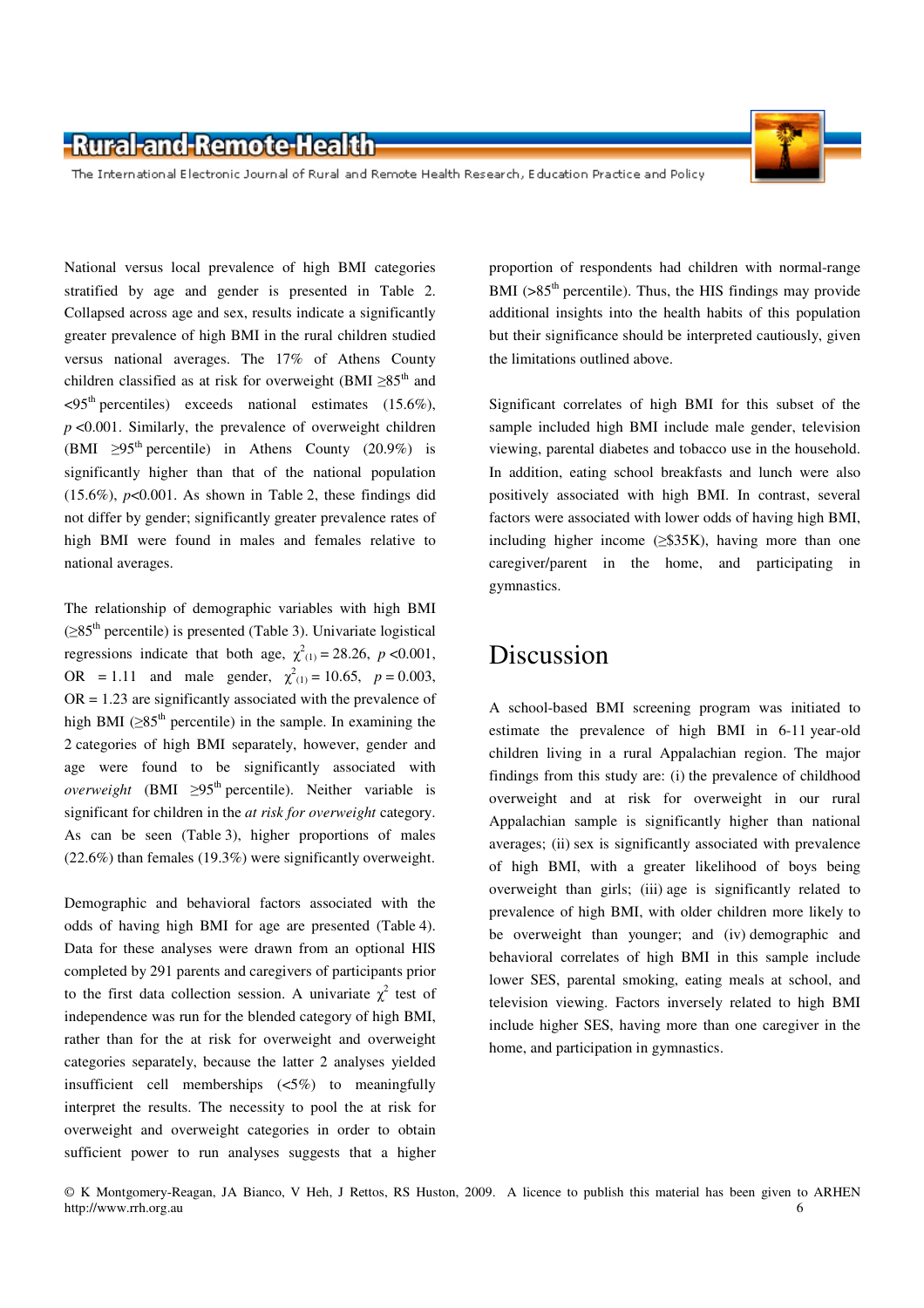

The International Electronic Journal of Rural and Remote Health Research, Education Practice and Policy

| Demographic                                                                                                             |               | Normal BMI <sup>a</sup> | High $BMI^{\parallel}$ | Unadjusted | <b>Unadjusted OR</b> |
|-------------------------------------------------------------------------------------------------------------------------|---------------|-------------------------|------------------------|------------|----------------------|
|                                                                                                                         |               | $N(\%)$                 | $N(\%)$                | P value    | $(95\% \text{ CI})$  |
| Age (years)                                                                                                             |               |                         |                        | 0.036      | 1.19(1.01, 1.40)     |
| <b>Sex</b>                                                                                                              | Male          | 85 (67.5)               | 41 (32.5)              | 0.122      | 1.51(0.89, 2.25)     |
|                                                                                                                         | Female        | 116(75.8)               | 37(24.2)               |            | 1                    |
| Income (US\$)                                                                                                           | $\geq$ 35,000 | 134 (78.4)              | 37(21.6)               | 0.001      | 0.42(0.25, 0.72)     |
|                                                                                                                         | $<$ 35,000    | 61(60.4)                | 40 (39.6)              |            |                      |
| No. adults                                                                                                              |               | 23(56.1)                | 18 (43.9)              | 0.018      | 2.26(1.14, 4.47)     |
|                                                                                                                         | >1            | 173 (74.2)              | 60(25.8)               |            |                      |
| $Food$ <sup>§</sup>                                                                                                     |               |                         |                        |            |                      |
| School breakfast                                                                                                        | yes           | 76 (65.0)               | 41(35.0)               | 0.023      | 1.84(1.08, 3.14)     |
|                                                                                                                         | no            | 123 (77.4)              | 36(22.6)               |            |                      |
| School lunch                                                                                                            | yes           | 145(68.7)               | 66 (31.3)              | 0.039      | 2.05(1.03, 4.08)     |
|                                                                                                                         | no            | 54 (81.8)               | 12(18.2)               |            |                      |
| Fast food                                                                                                               | yes           | 120(69.8)               | 52 (30.2)              | 0.326      | 1.32(0.76, 2.28)     |
|                                                                                                                         | no            | 79 (75.2)               | 26 (24.8)              |            |                      |
| Activities <sup>‡</sup>                                                                                                 |               |                         |                        |            |                      |
| Gymnastics                                                                                                              | yes           | 61(83.6)                | 12(16.4)               | 0.009      | 0.411(0.21, .82)     |
|                                                                                                                         | no            | 138 (67.6)              | 66 (32.4)              |            |                      |
| TV watching                                                                                                             | yes           | 164(69.2)               | 73 (30.8)              | 0.017      | 3.12(1.17, 8.28)     |
|                                                                                                                         | no            | 35 (87.5)               | 5(12.5)                |            |                      |
| Exercise                                                                                                                | yes           | 110(74.3)               | 38 (25.7)              | 0.325      | 0.77(0.46, 1.30)     |
|                                                                                                                         | no            | 89 (69.0)               | 40(31.0)               |            |                      |
| Health condition <sup>\\\re{\\sigma}{\sigma_{\sigma_{\sigma_{\sigma_{\sigma_{\sigma_{\sigma_{\sigma_{\sigma_}}}}}</sup> |               |                         |                        |            |                      |
| Diabetes                                                                                                                | yes           | 109(66.1)               | 56 (33.9)              | 0.009      | 2.10(1.19, 3.70)     |
|                                                                                                                         | no            | 90(80.4)                | 22(19.6)               |            |                      |
| Hypertension                                                                                                            | yes           | 119 (70.0)              | 51 (30.0)              | 0.390      | 1.27(0.74, 2.19)     |
|                                                                                                                         | no            | 80 (74.8)               | 27(25.2)               |            |                      |
| Obesity                                                                                                                 | yes           | 92(67.2)                | 45 (32.8)              | 0.086      | 1.59 (0.94, 2.70)    |
|                                                                                                                         | no            | 107(76.4)               | 33 (23.6)              |            |                      |
| Tobacco use <sup>¶¶</sup>                                                                                               | yes           | 66 (62.9)               | 39(37.1)               | 0.009      | $2.03(1.19-3.46)$    |
|                                                                                                                         | no            | 134 (77.5)              | 39 (22.5)              |            |                      |

**Table 4: Demographic and behavioral factors associated with the odds of having high body mass index** 

†Normal BMI = 5≤ BMI ≤85%; ¶High BMI = BM I ≥85%; §'Yes' indicates children typically eat the type of meals indicated; ‡Children typically enjoy engaging in activity types; ¶¶Parents/caregivers currently have this a health condition or engage in this behavior.

Consistent with many national, state, and regional epidemiological studies, obesity is highly prevalent in our sample of rural elementary school children<sup>6,10,31</sup>. The  $20.9\%$ of participants classified as overweight (BMI  $\geq 95$ <sup>th</sup> percentile) exceeds national estimates by more than 4%. A narrower but still significant margin exists between the 17% of rural children identified as at risk for overweight and the national average (15.6%) for this age group. That these higher-than-national prevalence rates are true for boys and girls alike further emphasizes the pervasiveness of obesity in this county; all children are affected, although some subpopulations have higher prevalence rates and greater associated risks than others.

Estimates of the *extent* of high BMI in this sample varied by sex. Among the children classified as at risk for overweight, boys and girls alike demonstrated similar prevalence rates (16.9% and 17.1%, respectively). Gender differences did occur, however, among overweight children, with prevalence of overweight in boys (22.6%) being significantly higher than in girls (19.3%). Given these finding, it is not surprising that male gender emerged as a significant risk factor for overweight, with boys 23% more likely to develop overweight than girls. This higher prevalence of obesity in boys is consistent with previous epidemiological investigations. To the best of our knowledge, however, there are no developmental or genetic reasons for elementary-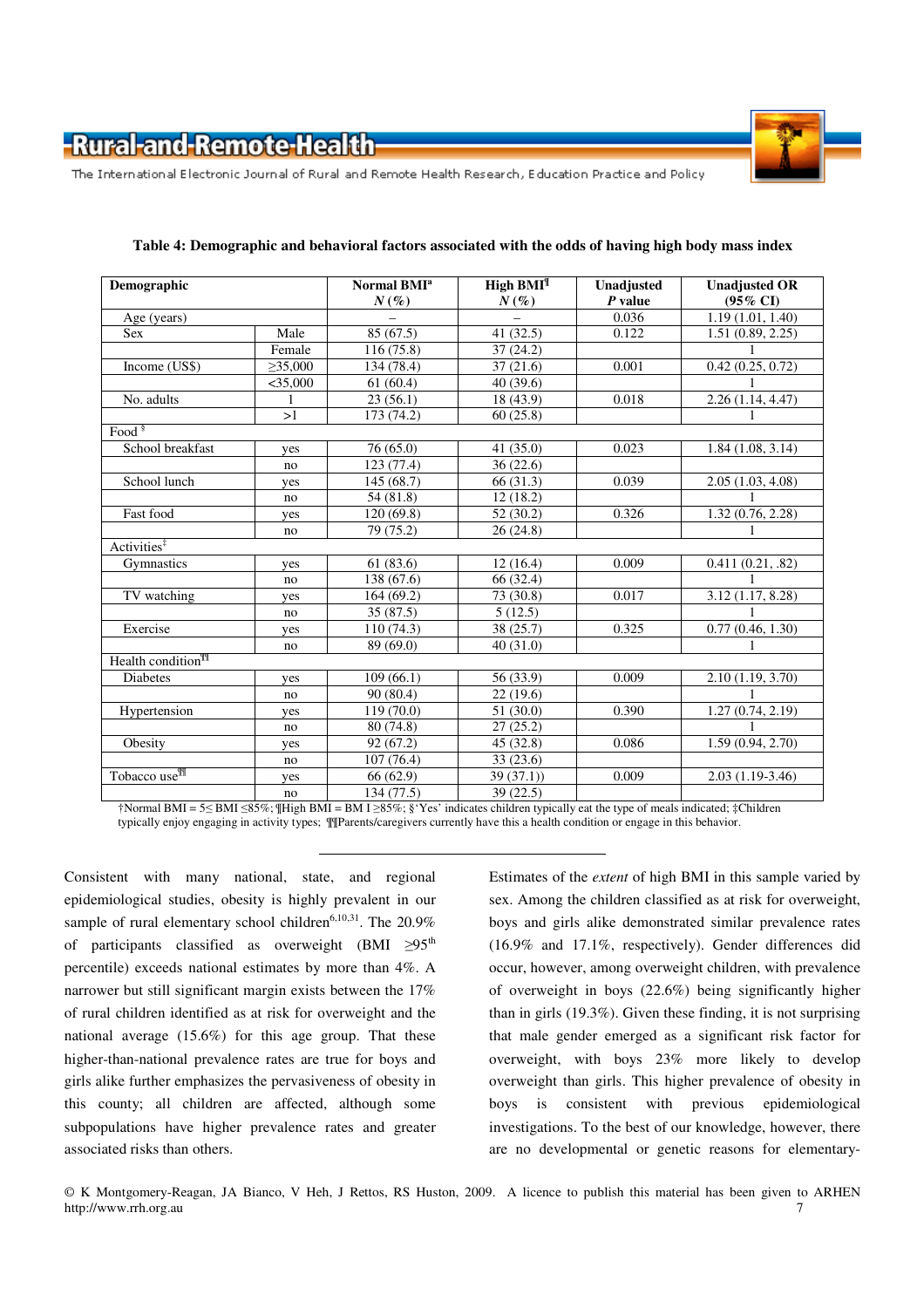The International Electronic Journal of Rural and Remote Health Research, Education Practice and Policy

school aged boys to have such high prevalence of, and risk for, obesity<sup>7,22</sup>. More research is needed to identify possible factors that mediate the relationship between male sex and obesity, and also to determine if an interaction exists between regional residence and sex, such that high overweight prevalence in boys is part of a general trend in rural areas or is more specific to particular regions. Nevertheless, this finding furthers our objective of identifying local populations of children whose weight status warrants clinical intervention.

In addition to examining sex differences in the distribution of high BMI, the present study looked at prevalence rates by year of age. Collapsed across sexes, concentrations of high BMI by age were found to vary according to level of BMI. The percentage of children classified as *at risk for overweight*, for example, fluctuated by year, with age 9 years (14.7%) having the lowest prevalence. Ten and 11 year olds constituted the highest proportion of children at risk for overweight and were the only two ages in which BMI rates were significantly higher than the national average. Interestingly, the prevalence of *overweight* children followed a different pattern. Six year olds in our sample demonstrated the lowest prevalence of overweight (14.3%) relative to other ages; in addition, this rate was significantly less than the national average (17%). Ages 7 to 11 years, however, demonstrated a near linear increase in prevalence of overweight.

Although the design of this study is not longitudinal and precludes extrapolation, these findings suggest that a relatively large proportion of children in Athens county will enter middle school already overweight. This is alarming for two reasons. First, evidence exists that overweight children are more likely to remain overweight than their at risk for overweight normal weight counterparts $32$ . Second, obesity that is carried into adolescence is more likely to endure into adulthood; at least one study, for example, found that that 33% of overweight boys between the ages of 8 and 13 years become obese adults $^{32}$ .

The design of this study allows us to speculate about, but not establish possible reasons for the findings. The HIS highlighted several health, lifestyle and behavioral factors that may explain the BMI prevalence rates. As with numerous other studies, a positive association was found among high BMI and habitual television viewing, sedentary behavior, and parental diabetes, and tendency to eat school breakfasts and lunches<sup>16-23</sup>. These correlations make intuitive sense and corroborate the findings of previous research, but must be interpreted with caution because they represent only a subset of participants and may not readily generalize.

Of note, in examining the response rates of the optional HIS, it was discovered that a disproportionate number of respondents had children in the normal BMI range  $(**85**<sup>th</sup> percentile)$ . Although the reasons for this unbalanced representation of respondents can only be speculative, it could be that parents of overweight children are less inclined to disclose nutritional and health habit information due to shame, guilt, or fears of being 'blamed' for their children's obesity. Whatever the reason may be, this finding illuminates a potential consideration for other pediatric obesity researchers and interventionists: namely, that the participants you seek to reach may be the hardest to access.

The findings of this study must be interpreted within other limitations. In conducting multiple school-based BMI screenings, it was necessary to balance methodological rigor with feasibility. Accordingly, there was no attempt to track the changes in individual participants' BMI over the 12 months of the study. Thus, some participants were measured more than once across the 3 screening sessions, but the distribution of BMIs per measurement were homogenous enough to allow all the data to be pooled.

In addition, although BMI is the most pragmatic way to gauge pediatric obesity, it not a direct measure of adiposity<sup>16</sup>. Although our findings would have been strengthened by including waist circumference measurements, for example, we deemed this unfeasible given the time constraints imposed by the schools and the sheer number of students targeted.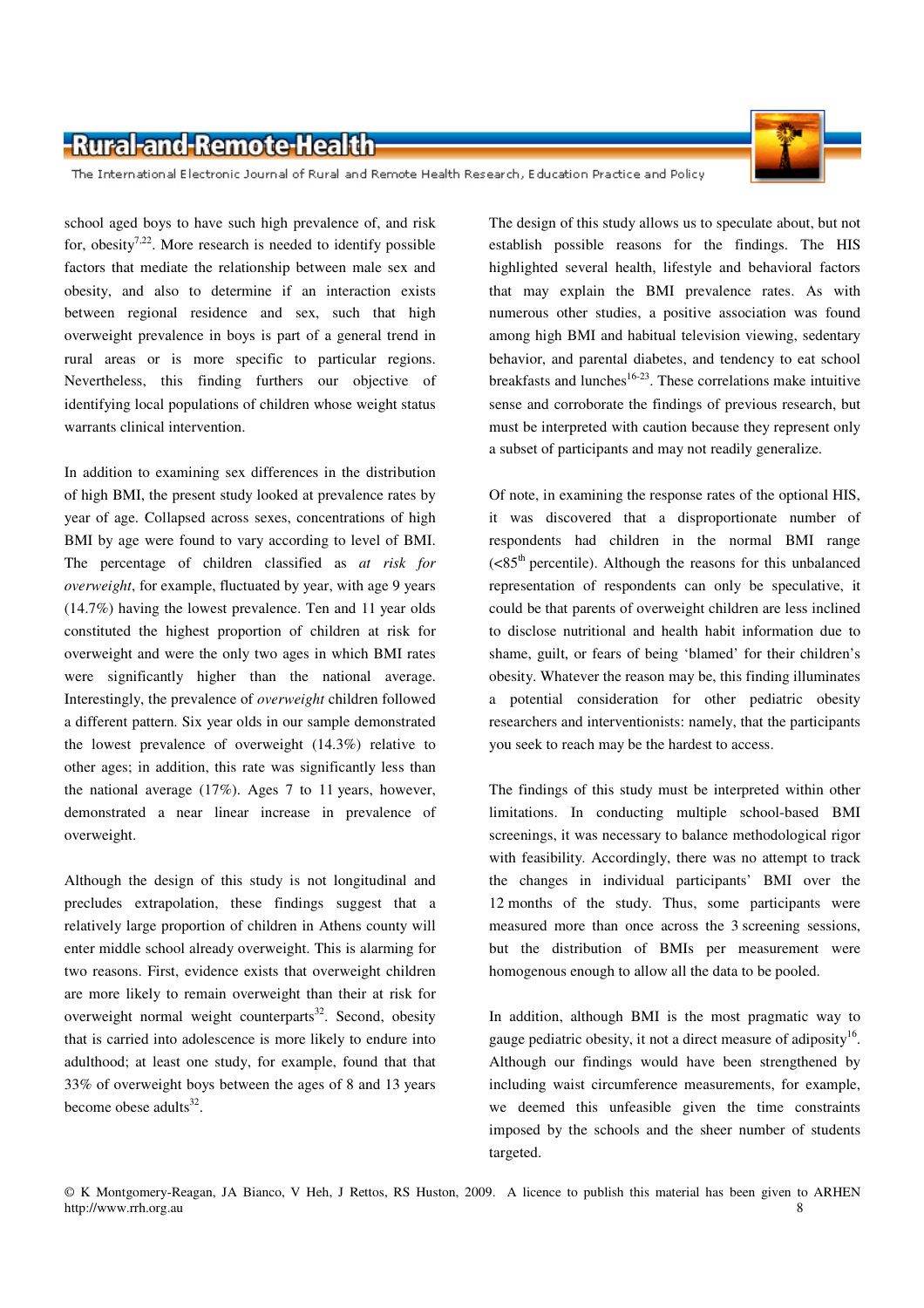

The International Electronic Journal of Rural and Remote Health Research, Education Practice and Policy

Despite these limitations, this research contributes to current knowledge of obesity in children. Our data concur with prevailing conclusions in the pediatric obesity literature, especially regarding higher-than-national prevalence of overweight in rural areas. In addition, this study adds a unique perspective, for within the vast body of obesity research there is a paucity of studies devoted specifically to the health of Appalachian children. In a related vein, this study adds to the relatively meager body of research on pediatric obesity in remote, underserved areas. Finally, we cite our methodology as major contribution of this study. School-based BMI screenings are the most efficient way to gather cross-sectional and longitudinal data about the prevalence and incidence of pediatric obesity. It is the hope (and recommendation) of the authors that other rural researchers and clinicians are not daunted by the complexities of conducting large-scale screenings within schools. Indeed, the public health benefits of having this information – for children, parents, and health service providers – outweighs the logistical considerations of conducting community-based research.

# Conclusion

Given the pervasive poverty, health disparities and premature mortality found in Appalachia, it is critical to identify and address the unique health needs of its youngest residents<sup>33,34</sup>. Appalachian communities tend to be remote and isolated, both geographically and culturally, from the rest of the nation. Little is known about how health risks and conditions such as obesity develop throughout Appalachian residents' lifespan<sup>6,35</sup>. Moreover, although most Appalachian regions are rural, not all rural areas are Appalachian; thus, we cannot readily assume that pediatric obesity in Appalachian areas approximates obesity in rural America. The findings of this study indicate that the prevalence and possible correlates of childhood obesity in *this* Appalachian region are, in fact, comparable with other rural, non-Appalachian areas. Whether or not other regions follow suit is the task of future epidemiological research. By focusing on one piece of this larger health picture, however, this study

provides additional insights into this population, and helps to locate Appalachia within the larger context of a national obesity crisis.

# Acknowledgements

This work was supported by the Ohio University College of Osteopathic Medicine's Research and Scholarly Affairs Committee and by the Centers for Osteopathic Research and Education (CORE). The authors are particularly grateful to the staff, students and parents of the Athens City and County elementary schools who participated in the study.

# References

1. Stoddard SA, Kubik MY, Skay C. Is school-based height and weight screening of elementary students private and reliable? *The Journal of School Nursing* 2008; **24(1):** 43-48.

2. National Center for Health Statistics. *Health, US, 2008*. Hyattsville, MD: US Public Health Service, 2008. Available: http:// www.cdc.gov/nchs/data/hus/hus08.pdf (Accessed 14 October 2009).

3. Ogden CL, Carroll MD, Flegal KM. High Body mass index for age among US children and adolescents, 2003-2006. *Journal of the American Medical Association* 2008; **299(20):** 2401-2405.

4. US Department of Health and Human Services. With understanding and improving health and objectives for improving health. *Healthy people 2010*, 2nd edn. Washington, DC: US Government Printing Office, 2000.

5. Merten MJ, Wickrama KAS, Williams AL. Adolescent obesity and young adult psychosocial outcomes: gender and racial differences. *Journal of Youth and Adolescence* 2008; **37(9):** 1111- 1122.

6. Demerath E, Muratova V, Spangler E, Li J, Minor VE, Neal WA. School-based obesity screening in rural Appalachia. *Preventive Medicine* 2003; **37:** 553-560.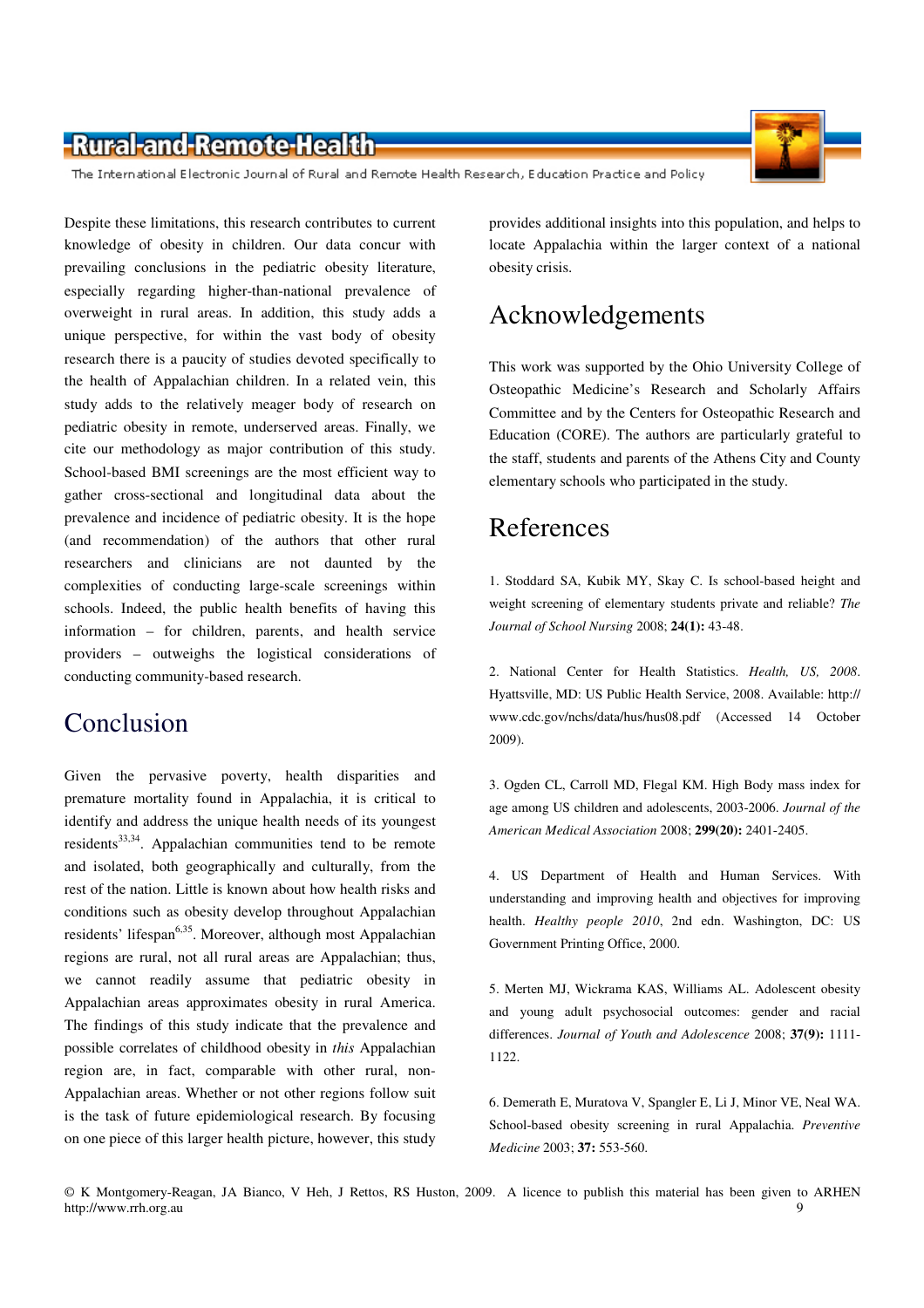The International Electronic Journal of Rural and Remote Health Research, Education Practice and Policy

7. Tudor-Locke C, Kronenfeld JJ, Kim SS, Benin M, Kuby M. A Geographical comparison of prevalence of overweight school-aged children: the National Survey of Children's Health 2003. *Pediatrics* 2007; **120(4):** 1043-1050.

8. Davis C, Flickinger B, Moore D, Bassali R, Domel-Baxter S, Yin Z. Prevalence of cardiovascular risk factors in school-children in a rural Georgia community. *American Journal of the Medical Sciences* 2005; **330(2):** 53-59.

9. Lutfiyya MN, Lipsk MS, Wisdom-Behounek J, Inpanbutr-Martinkus M. Is rural residency a risk factor for overweight and obesity for US children? *Obesity* 2007; **15(9):** 2348-2356.

10. Liu J. Urban-rural differences in overweight status and physical inactivity among US children aged 10-17 years. *Journal of Rural Health* 2008; **24(4):** 407-415.

11. Hughes AR, Reilly JJ. Disease management programs targeting obesity in children: setting the scene for wellness in the future. *Disease Management and Health Outcomes* 2008; **16(4):** 255-266.

12. Thompson DR, Obarzanek E, Franko DL, Barton BA, Morrison J, Biro FM et al. Childhood overweight and cardiovascular disease risk factors: The National Heart, Lung, and Blood Institute Growth and Health Study. *Journal of Pediatrics* 2007; **150(1):** 18-25.

13. Braet C, Mervielde I, Vandereycken W. Psychological aspects of childhood obesity: a controlled study in a clinical and nonclinical sample. *Journal of Pediatric Psychology* 1997; **22(1):** 59-71.

14. Davison K, Birch L. Weight status, parent reaction, and selfconcept in five-year-old girls. *Pediatrics* 2001; **107(1):** 46-53.

15. Thompson DR, Obarzanek E, Franko DL, Barton BA, Morrison, J, Biro FM et al. Childhood overweight and cardiovascular disease risk factors: The National Health, Lung and Blood Institute Growth and Health Study. *Journal of Pediatrics* 2007; **150(1):** 18-25.

16. Freedman DS, Dietz WH, Srinivasn SR, Berenson GS. Risk factors and adult body mass index among overweight children: The Bogalusa Heart Study. *Pediatrics* 2009; **123(3):** 750-757.

17. Steinberger J, Moran A, Hong C, Jacobs D, Sinaiko A. Adiposity in childhood predicts obesity and insulin resistance in young adulthood. *Journal of Pediatrics* 2001; **138:** 469-473.

18. Lagstrom H, Hakanen M, Niinikoski H, Viikari J, Ronnemaa T, Saarinen M et al. Growth patterns and obesity development in overweight or normal-weight 13-year old adolescents: The STRIP study. *Pediatrics* 2008; **122(4):** 876-883.

19. Rao G. *Child obesity*. Amherst, NY: Prometheus, 2006.

20. Schmitz KH, Jeffry RW. Prevention of Obesity. In: TA Wadden, AJ Stunkard AJ (Eds). *Handbook of Obesity Treatment*. New York: Guilford Press, 2002; 515-531.

21. Wieting JM. Cause and effect in childhood obesity: solutions for a national epidemic. *Journal of the American Osteopathic Association* 2007; **108(10):** 545-552.

22. Veugelers PJ. Prevalence of and risk facgtors for childhood overweight and obesity. *Canadian Medical Association Journal* 2005; **173(6)**. Available: http://www.cmaj.ca/cgi/content/full/ 173/6/607 (Accessed 13 October 2009).

23. Booth M, Macaskill P, Lazarus R, Baur L. Sociodemographic distribution of measures of body fatness among children and adolescents in New South Wales, Australia. *International Journal of Obesity* 1999; **23:** 456-562.

24. Watts K, Beye P, Siafarikas A, O'Driscoll G, Jones T, Davis E et al. Effects of exercise training on vasular function in obese children. *Journal of Pediatrics* 2004; **44:** 620-625.

25. Johnson L, Mander A, Jones L, Emmett P, Jebb S. Energydense, low-fiber, high-fat dietary pattern is associated with increased fatness in childhood. *American Journal of Clinical Nutrition* 2008; **87:** 846-854.